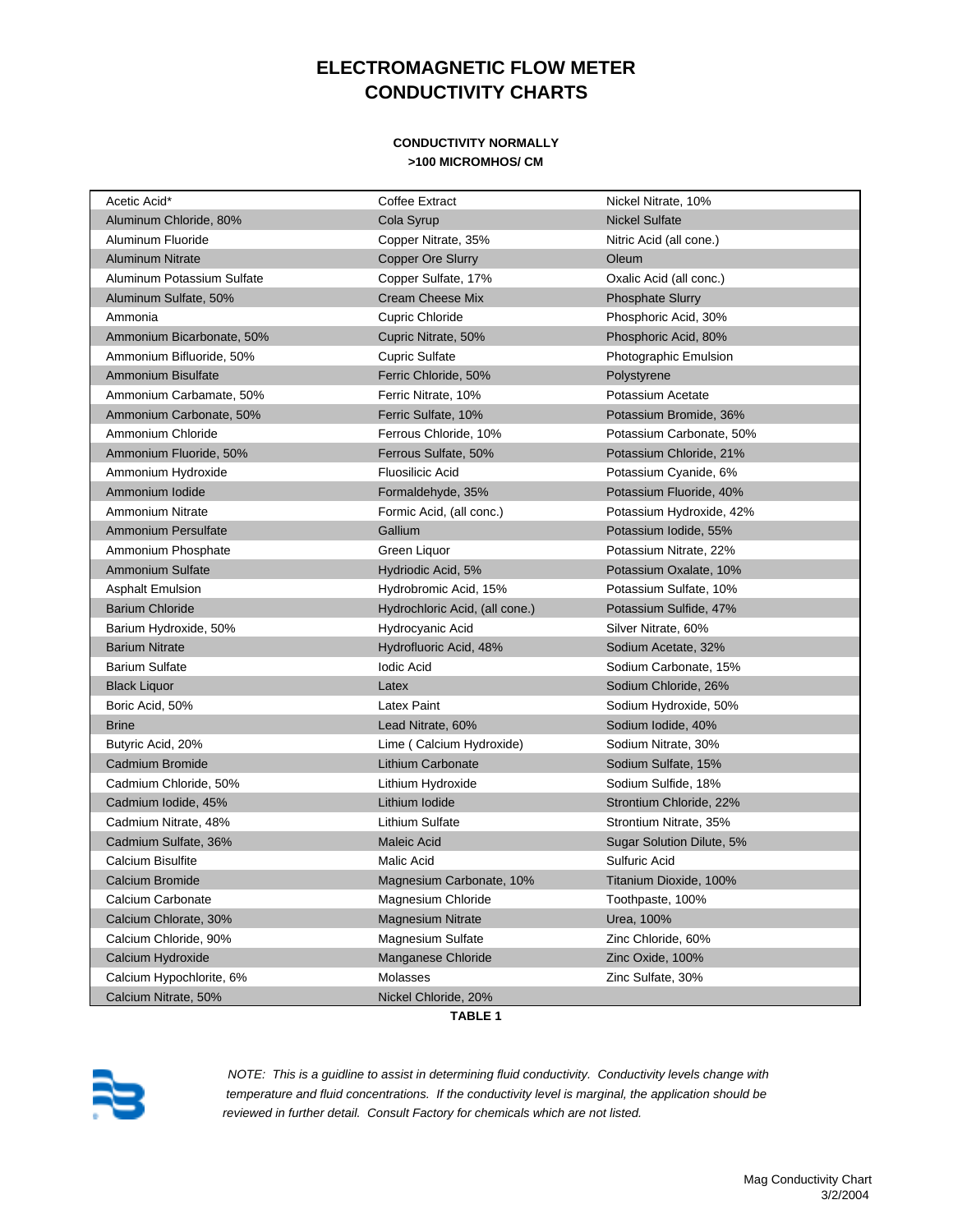## **ELECTROMAGNETIC FLOW METER CONDUCTIVITY CHARTS**

# **CONDUCTIVITY NORMALLY**

#### **20-100 MICROMHOS/CM**

| Acetamide            | Germanium Tetrabromide | Mercuric Chloride, 60%  |
|----------------------|------------------------|-------------------------|
| Butyric Acid, 70%    | Glucose                | Mercurv                 |
| Cranberries, Crushed | Glutamic Acid          | Milk (Skim and Regular) |
| Fruit Juices         | Lactic Acid, 10-85%    | Propionic Acid, 70%     |
| Fudge                | Mercuric Bromide, 42%  | Water (Potable)         |

**TABLE 2**

### **5-20 MICROMHOS/CM CONDUCTIVITY NORMALLY**

| Acetonitrile    | Corn Syrup     | Mercuric Bromide, .22% |
|-----------------|----------------|------------------------|
| Allyl Alcohol   | Dichlorohydrin | Vodka, 100 Proof       |
| Carboxylic Acid | Gin. 90 Proof  |                        |

**TABLE 3** 



 *NOTE: This is a guidline to assist in determining fluid conductivity. Conductivity levels change with temperature and fluid concentrations. If the conductivity level is marginal, the application should be reviewed in further detail. Consult Factory for chemicals which are not listed.*